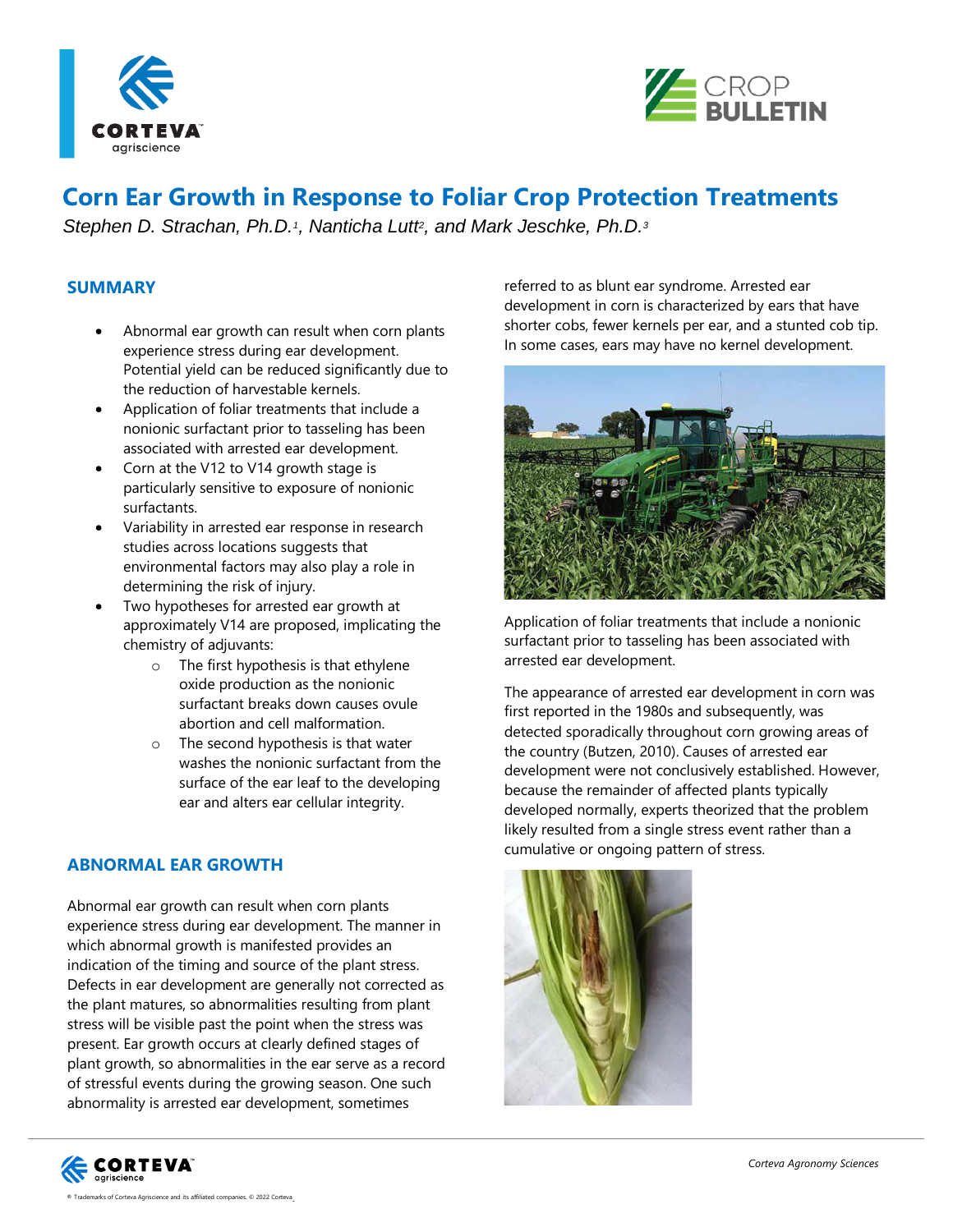A severely arrested ear of corn with no kernels developed.

The appearance of arrested ear development increased as foliar fungicide applications to corn came into common practice around 2007 and 2008. At first, fungicides were implicated as the possible cause of the increased prevalence of arrested ears. However, as circumstances associated with arrested ear cases were examined and as researchers studied the formation of arrested ears in greater depth, it was found that in all cases, arrested ears formed when there was a surfactant, and in particular, a nonionic surfactant in the spray. The application of a foliar fungicide, applied according to the label and without added surfactant, did not cause arrested ears. Arrested ears were also found to be associated with foliar treatment at a very specific timing — around the V14 growth stage.



Figure 2. Injured ears and a normal ear from a field receiving a foliar treatment in 2008. Application was made prior to tassel emergence and included a surfactant.

## **NONIONIC SURFACTANTS APPLIED PRIOR TO TASSELING**

Following initial reports in 2007 of arrested ear development in fields treated with foliar fungicides, researchers at Purdue University conducted a series of field tests on arrested ears and possible connections to foliar treatments. In the Purdue studies, researchers tested three fungicide active ingredients. Fungicides were applied in combination with an insecticide, with crop oil, with the same insecticide plus crop oil, with nonionic surfactant, and with insecticide plus nonionic surfactant. All treatments were applied at the V14 growth stage. Ears were harvested for detailed measurements at five days after treatment and at maturity.



Figure 3. Corn ear response to foliar treatments applied alone or with crop oil concentrate or nonionic surfactant (Nielsen et al., 2008).

Results showed that the application of fungicide alone or in combination with an insecticide produced no arrested ears. Arrested ears were present in only those applications that contained an additional adjuvant. In these studies, arrested ears were much more strongly associated with nonionic surfactant than crop oil concentrate [\(Figure 3\)](https://www.pioneer.com/us/agronomy/corn-ear-growth-crop-protection.html#arrested-ears).

Researchers at Purdue also looked at harvestable ear length and kernel number as a function of foliar treatments. They showed that the application of nonionic surfactant applied at V14 shortened overall ear length relative to the untreated check [\(Figure 4\)](https://www.pioneer.com/us/agronomy/corn-ear-growth-crop-protection.html#corn-ear-length).



**Figure 4.** Corn ear length associated with foliar treatments applied alone or with crop oil concentrate or nonionic surfactant (Nielsen et al., 2008).

Foliar treatments with a nonionic surfactant were associated with a reduction in the total number of harvestable kernels per ear [\(Figure 5\)](https://www.pioneer.com/us/agronomy/corn-ear-growth-crop-protection.html#harvestable-kernels-per-ear). These results are of particular concern from an agronomic perspective because kernel number is the primary determinant of yield. Several published research studies have shown that kernel count per acre determines approximately 85% of the potential yield with the remaining 15% of the yield component being associated with individual kernel weight.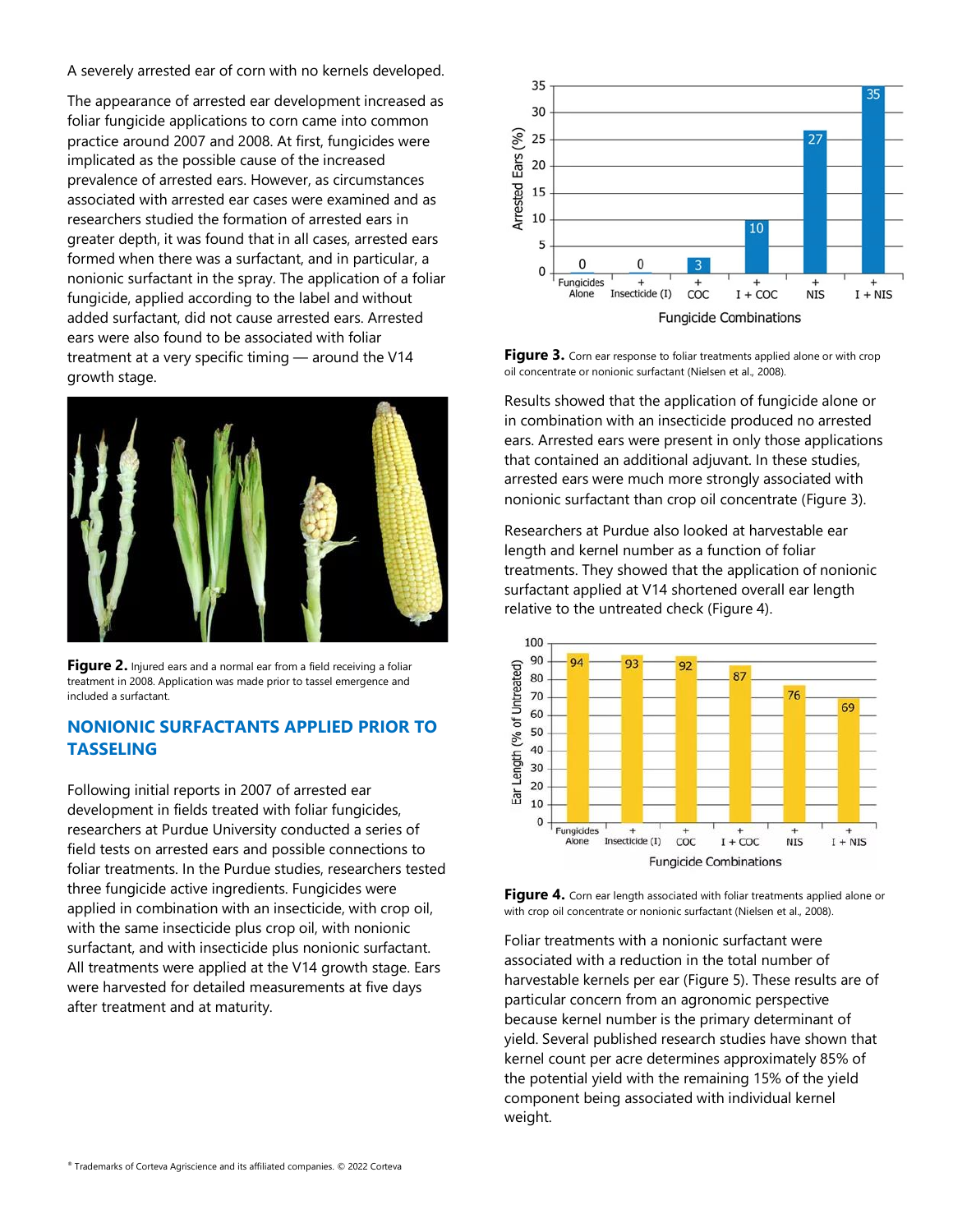

**Figure 5.** Corn kernel number associated with foliar treatments applied alone or with crop oil concentrate or nonionic surfactant (Nielsen et al., 2008).

Further studies performed at multiple locations across the Midwestern U.S. produced similar results, showing that plants receiving a foliar treatment that included a surfactant at the V12 to V14 growth stage developed a higher percentage of arrested ears than non-treated plants (Schmitz et al., 2011). In these studies, a strobilurin fungicide, pyraclostrobin, was tested in conjunction with nonionic surfactant. Pyraclostrobin plus nonionic surfactant was applied to corn at V8, V10, V12, V14, V16, and VT. The highest percentage of arrested ears occurred when corn was treated with pyraclostrobin plus nonionic surfactant at V12 to V14.

Only corn that had been treated with nonionic surfactant showed arrested ears, and no arrested ears were observed in corn treated with just the fungicide. The results of this study very strongly suggest that nonionic surfactant or some component of the nonionic surfactant was responsible for the arrested ear response in corn.

This study was conducted at five locations in the Midwestern U.S. Note that the maximum amount of arrested ears varied from a low of about 10% in Geneva, Minnesota, to a high of about 60% in Fishers, Indiana [\(Figure 6\)](https://www.pioneer.com/us/agronomy/corn-ear-growth-crop-protection.html#environmental-factors). The variability in results across locations suggests that corn growth stage at the time of treatment may not be the only critical factor in determining the formation of arrested ears; environmental factors may also play a role.



Figure 6. Corn ear response to pyraclostrobin plus nonionic surfactant applied at several corn growth stages at 5 locations in the Midwestern U.S. (Schmitz et al., 2011).

Results of these studies also showed that proportionality and severity of arrested ears were related to the amount of the nonionic surfactant applied at V14. The percentage of arrested ears increased as the amount of nonionic surfactant in the spray solution increased. Crop injury increased to as high as 45% in one of the 2 field test locations [\(Figure 7\)](https://www.pioneer.com/us/agronomy/corn-ear-growth-crop-protection.html#field-tests).



Figure 7. Corn ear response to pyraclostrobin plus several rates of nonionic surfactant applied at the V14 growth stage (Schmitz et al., 2011).

#### **CHEMISTRY OF ADJUVANTS**

Many spray mixtures contain adjuvants or emulsifiers in the final formulated product, and these product formulations have characteristics similar to those of nonionic surfactants. The purpose of an adjuvant is to help in the proper formulation, suspension, and application of an active ingredient with the intended purpose of getting more active ingredient to the proper location in the plant.

Adjuvants are designed to have a portion of the molecule that is more polar and thus, helps with dissolving or dispersing an ingredient in water. Adjuvants also contain a lipophilic tail that helps with the solution or dispersion of active ingredient in nonpolar materials, such as plant cuticles and membranes [\(Figure 8\)](https://www.pioneer.com/us/agronomy/corn-ear-growth-crop-protection.html#adjuvants). Each adjuvant type has a specific set of physical properties that make it best suited for a particular use. For crop protection chemicals, nonionic surfactants are often the preferred adjuvant system because these molecules have no ionic charge that would limit penetration across a plant cuticle or membrane, yet they have sufficient water solubility and "combinability" with nonpolar molecules to help these molecules get to the active site in the plant.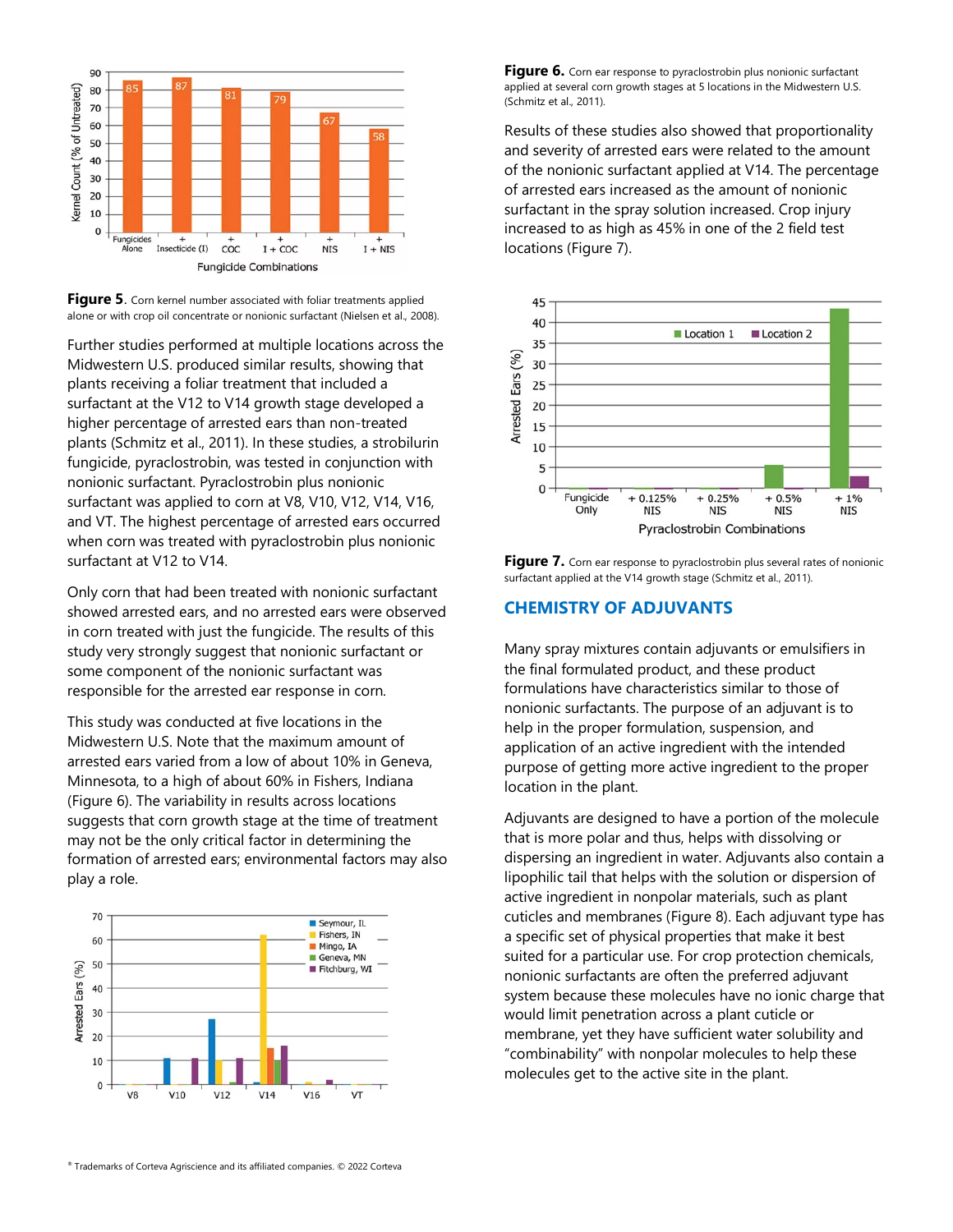

Figure 8. Relevant chemical structures of surfactants and crop oil concentrates.

## **TWO HYPOTHESES FOR EAR ARRESTMENT AT V14**

By examining the chemistry of the adjuvant, one can start to generate different hypotheses as to why a nonionic surfactant, applied to corn at about the V14 growth stage can cause corn to produce arrested ears.

**The first hypothesis** is related directly to the chemical structure of nonionic surfactants. The "water-loving" portion of a nonionic surfactant molecule contains a chain of ethoxy substituents linked together. The oxygen atom in each of the ethoxy units provides the necessary ingredient to improve the water solubility of the surfactant and any molecule that associates with this surfactant. Nonionic surfactants break down in the plant. One of the breakdown products is ethylene oxide [\(Figure](https://www.pioneer.com/us/agronomy/corn-ear-growth-crop-protection.html#ethylene-oxide)  [9\)](https://www.pioneer.com/us/agronomy/corn-ear-growth-crop-protection.html#ethylene-oxide). Ethylene oxide is a natural plant hormone that inhibits ovule formation, causes partheno-carpic kernels (kernels with no fertilized embryos), and induces kernel abortion. All of these kernel responses are consistent with arrested ears.



Figure 9. Ethylene oxide is one of the breakdown products of nonionic surfactant in plants.

**The second hypothesis** is that water washes the nonionic surfactant from the surface of the ear leaf to the developing ear and alters ear cellular integrity. Postemergence sprays of crop protection products place chemicals primarily on the upper surface of the leaf. As rains fall or as irrigation water is applied to the corn field, the architecture of corn leaves will force the water to drain toward the leaf midrib and down through the leaf axil

[\(Figure 10\)](https://www.pioneer.com/us/agronomy/corn-ear-growth-crop-protection.html#corn-ear-shoot). Any chemical that is washed from the broadlytreated leaf surface will concentrate in the water stream.

As this water stream reaches the leaf axil, the nonionic surfactant may have the right amount of lipophilicity to adhere to the cells that form the husks and tissues that will eventually become the harvested ear. At about V14, the ear shoot is physically emerging from behind the leaf sheath. At this growth stage, the cells critical for ovule, cob, and silk formation are directly in the path of this water stream and may extract some of the surfactant from the water stream. As the corn plant continues to grow beyond V14, the physical placement of these critical cells is above the water stream, no chemical is absorbed into these tissues, and subsequent ear growth is normal. For corn plants younger than about V14, the ear shoot is hidden within the leaf sheath, critical cells are protected as water flows above the developing ear, no chemical is absorbed in these sensitive tissues, and subsequent ear growth is normal.



Figure 10. Corn plant with ear shoot emerging from leaf axil.

Observations of ear growth reported in the research study at Purdue favors the hypothesis that nonionic surfactant moves into the ear cells. They reported in their summary that at V14, ovule formation along the entire ear was complete, silk elongation had started on those ovules at the butt end of the ear, and the tips of the ear shoots were just visible from behind the leaf axils [\(Figure 10\)](https://www.pioneer.com/us/agronomy/corn-ear-growth-crop-protection.html#corn-ear-shoot). However, these observations do not disprove the hypothesis that ethylene oxide production as the nonionic surfactant breaks down causes ovule abortion and cell malformation. Researchers who conducted the study at Purdue looked at ear formation at 5 and 21 days after the foliar treatments. At 5 days after treatment, ovules at the upper end of the cob had begun to dissolve, and the tissue that eventually becomes the cob was physically damaged. Arrested ears could be identified at 21 days after treatment. If the application of a surfactant is going